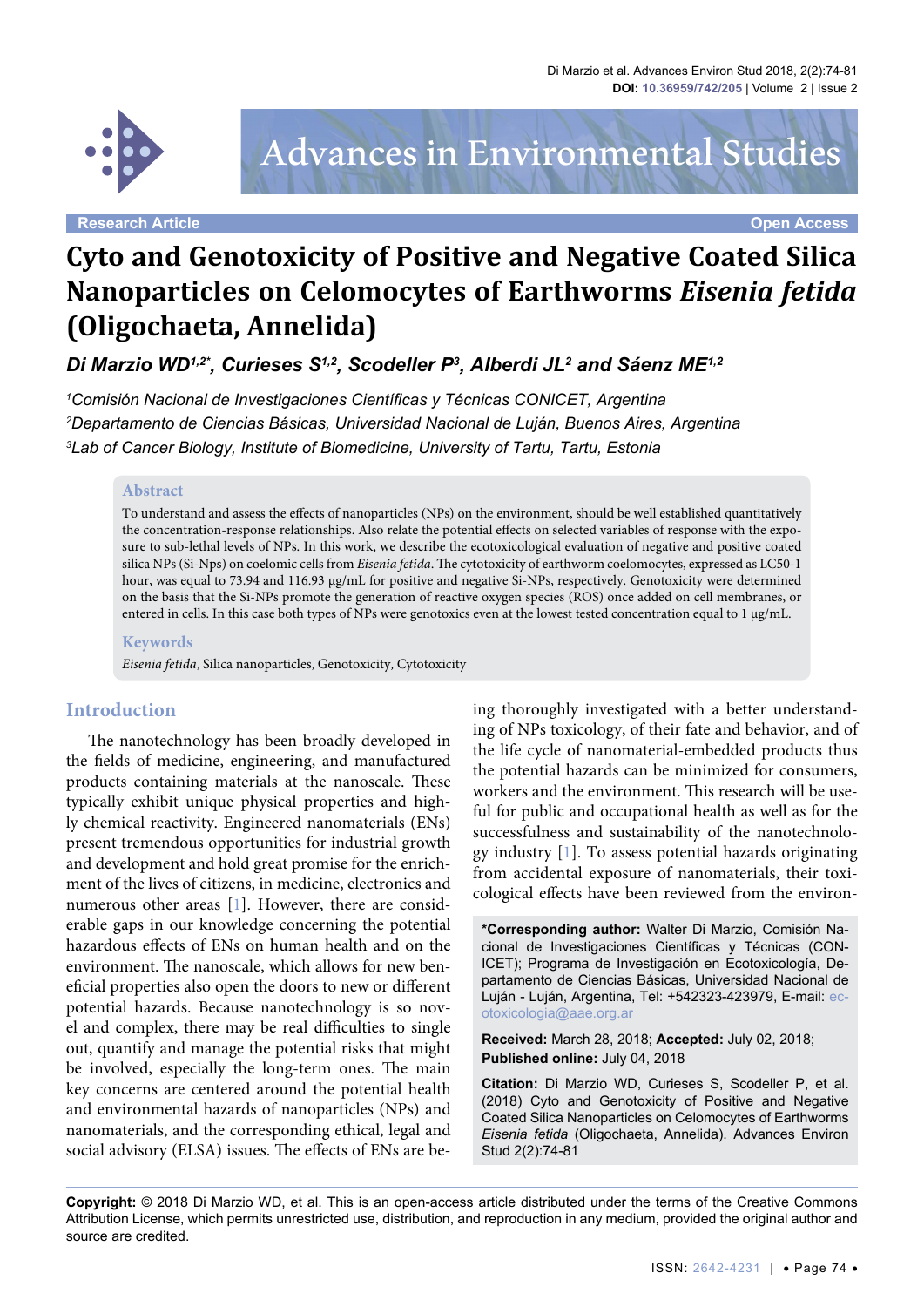mental, health, toxicological, and scientific perspectives [\[2](#page-4-4)[-4\]](#page-4-5). Although the toxicology of carbon nanomaterials and quantum dots has become a subject under intensive investigation, other engineered nanomaterials have not received as much attention [\[5,](#page-4-6)[6](#page-4-7)]. Silica NPs (Si-NPs) are one of the commonly used particles in nanotechnology-based products. They are used in a wide spread application such as chemical industry, cosmetics, medicine and agriculture [\[7](#page-4-8)]. Si-NPs surface is the main factor of their importance for the biomedical applications. They are used for biological sample preparation as support of biomolecules. Porous silica particles are also of importance as a carrier for genes and drugs delivery. Si-NPs are good material to design complex systems for biomedical applications, due to their stability, low toxicity and ability to be functionalized by coating with a range of molecules and polymers. Si-NPs applications include as additive for rubber and plastics, as strengthening filler for concrete, as non-toxic platform for biomedical applications such as drug delivery and theranostics. Mono or multilayer Si-NPs are used as drug delivery, the advanced features as probes give them a substantial advantage for use in the detection of single molecules, bioimaging and extraction of cells and cellular components, as well as disease targeting Wang, et al. [[7](#page-4-8)]. Jin, et al. [\[8\]](#page-4-9) indicates that the luminescent silica nanoparticle is a promising labeling reagent for various biomedical applications.

However, limited numbers of studies are currently available in the literature on the impact on earthworm coelomocytes [\[9](#page-4-10)]. The cyto and genotoxicity of functionalized Si-NPs with different charge on *Eisenia fetida* coelomocytes is not reported. Choi, et al. [\[10\]](#page-4-11) studied the cyto and genotoxicity of Si-NPs in mammalian cell lines, using the dye exclusion, comet, and mouse lymphoma assays. Authors reported an inhibition concentration for 20% of the assayed L5178Y and BEAS-2B cell populations (IC20) of Si-NPs, ranged between 2.441-2.363 mg/mL, 2.324-0.537 mg/mL, respectively. Comet assay demonstrated that treating L5178Y and BEAS-2B cells with Si-NPs induced approximately 2-fold increases in tail moment (% tail DNA\* nucleoid tail length). The results of this study indicate that Si-NPs can cause primary DNA damage and cytotoxicity in cultured mammalian cells. Park, et al. [\[11\]](#page-4-12) observed that smaller size (20 nm) were more toxic than the larger size (> 100 nm) on viability of mammalian keratinocytes. Also, they reported that negative charge of Si-NPs were more cytotoxic and generated more reactive oxygen species (ROS) than those with positive charge using skin fibroblast cells. According these authors, ROS production is the major contributing factor of chemical toxicity. Van der Ploeg, et al. [[12](#page-4-13),[13](#page-4-14)] studied the sensitivity of immune cells (coelomocytes) of *Lumbricus rubellus* after *in vivo* C60 exposure. They reported tissue damage appeared to occur

without accompanying increased immune responses during *in vivo* exposure. Coelomocytes exposed *in vitro* to C60 showed no decrease of their cellular viability, but demonstrated a decrease in gene expression of the cytokine-like protein CCF-1, indicating immunosuppression. Murugadoss, et al. [[14\]](#page-4-1) concluded that the design of safe(r) SiNPs for food, medical, and other applications will only be possible when physico-chemical characteristics can be unambiguously linked to toxicity. In this study, we wanted to evaluate the cytotoxicity of Si-NPs on the viability of celomocytes extracted using a non-invasive method from *E. fetida*. Considering Si-NPs with negative and positive charges with similar absolute values. Also, once the concentration-response relationship was established determining the genotoxicity of sub-lethal concentrations on coelomocytes.

# **Materials and Methods**

To couple Rhodamine to polymer, 1 mL of Polyallylamine hydrochloride (PAH) solution was mixed in a round bottom flask with 20 ml of MilliQ water, 0.1 g of NaOH and 94.6 mg of Rhodamine B Isothiocyanate (RBITC, Sigma-Aldrich, mixed isomers I), and left for 24 hours in the dark under stirring. The polymer was washed from unreacted RBITC by dyalizing during three days against 0.5M NaCl using a cellulose dyalisis membrane with 18kDa pore size (Sigma D9652 Dialysis Tubing Cellulose Membrane). The final product was a solution (called here after "PAH-RBITC") of 24 monomeric units of polyelectrolyte per dye molecule, with a concentration of  $9.44 \times 10^{-3}$  M expressed in monomeric units of polyelectrolyte. Silica nanoparticles were prepared according to the well stablished Stöber, et al. [\[15\]](#page-4-2). Glass material was washed with alcoholic potassium hydroxide and rinsed with water. To prepare 250 nm particles,  $NH<sub>3</sub>$  (30%, 2 mL), absolute ethanol (48.75 g) and water (13.13 mL) were mixed and stirred vigorously. Then tetraethoxysilane (TEOS, 3.04 mL) was added at once, with a syringe, at the vortex of the solution. Half an hour later the solution started to turn white; stirring was continued for 24 hours, after which the particles were washed to remove ammonia with 10 centrifugation cycles of 20 min at 7000 g and resuspended in water. The synthesis was carried out at room temperature. The resulting particles were characterized by TEM, UV-Vis, IR spectroscopy, DLS and Zeta-potential (ZP) as described in Scodeller, et al. [[16](#page-4-3)]. Particle concentration is expressed as mg of  $SiO_2/mL$  and was controlled by weighing and dispersing the air-dried material. The weight of a single 250 nm SiNP, using the density value of bulk Silica, is  $2.2 \times$ 10<sup>-14</sup> g. For the experiments the started solution was 0.5 mg/mL particle concentrations, which corresponds to 23  $\times$  10<sup>9</sup> NP/mL. No particle loss was detected during the centrifugation cycles. A suspension of Si-NPs (10 mL of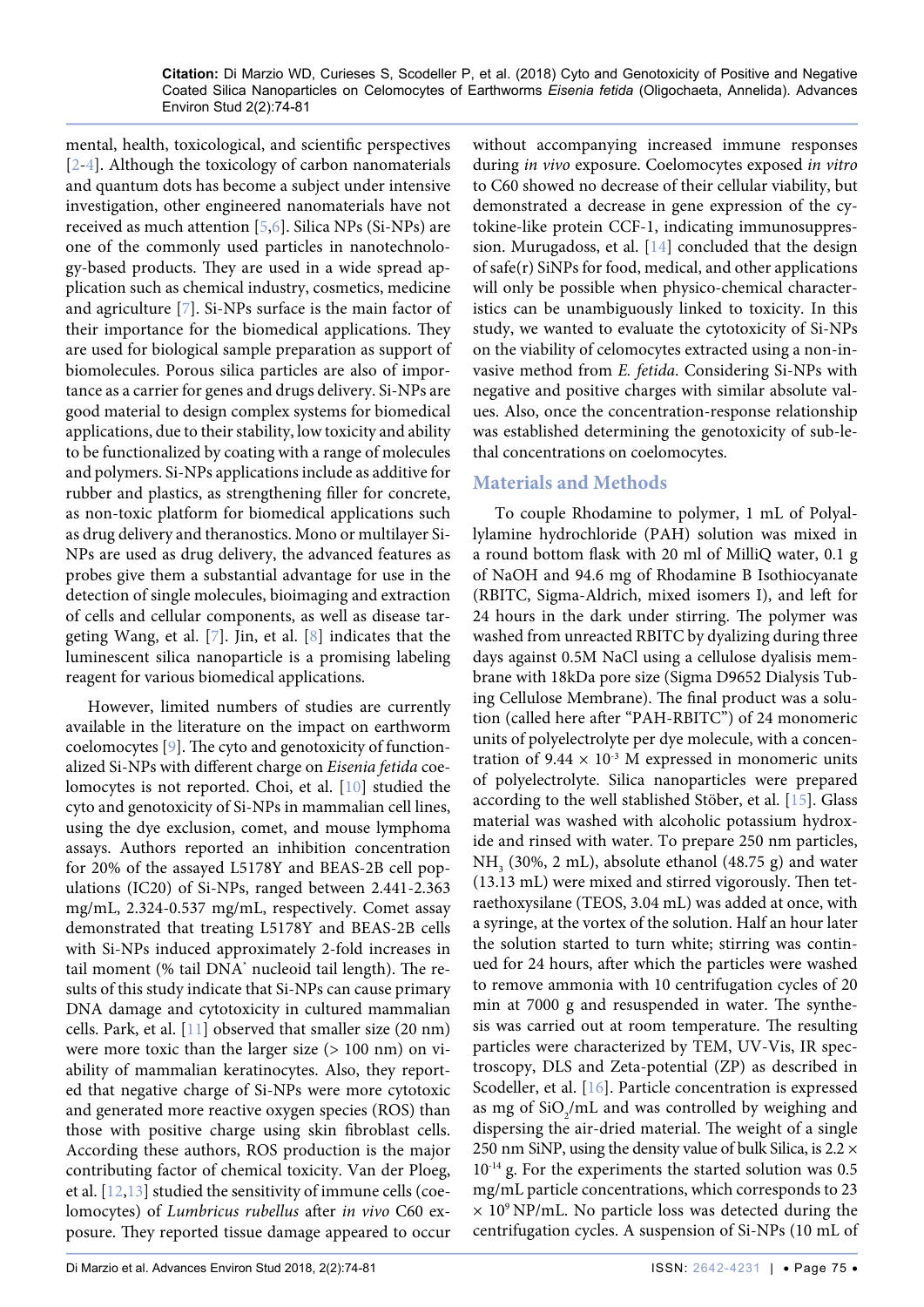0.5 mg/mL in water) was added dropwise, while stirring, to 10 mL of PAH-RBITC described previously, at room temperature. After 30 min of incubation, the particles were washed to remove the excess of PAH-RBITC by 3 centrifugation cycles of 1000 g and 30 min and dispersed in 10 mL of water (this solution is hereafter called Si-NPs/PAH-RIBTC). To synthesize the negative particles, 10 mL of Si-NPs/PAH-RBITC were added dropwise, while stirring, to a 1% solution of Polystyrene sulfonate in water (PSS, Sigma Aldrich 75 Kda). After 30min, the particles were washed to remove unbound PSS by 3 centrifugation cycles of  $1000 \times g$  and 30 min and dispersed in 10 mL of water. This sample is hereafter called Si-NPs/PAH-RBITC/PSS and 5 mL of these were used as the negatively charged particle sample. To synthesize the positively charged particles, 5 mL of Si-NPs/PAH-RBITC/PSS solution were added dropwise, while stirring, to a 1% solution of PAH in water. After 30 min, the particles were washed to remove unbound PSS by 3 centrifugation cycles of  $1000 \times g$  and 30 min and dispersed in 5 mL of water. This sample is hereafter called Si-NPs/ PAH-RBITC/PSS/PAH and 5 mL of these were used as the positively charged particle sample. See Supplementary [Figure S1.](#page-6-0)

*Eisenia fetida* adults, average wet weight 300 mg, were purchased from local source (Luján, Buenos Aires). Earthworms were maintained in moistened control soil (pH  $6.6 \pm 0.26$ , 25% sand, 48% slime, 27% clay, moisture 40-60% of water holding capacity, WHC 60  $\pm$  5 mL/100 g), at room temperature (RT), under natural photoperiod; fed with 10% of alfalfa forage. The worms were allowed to acclimate to laboratory conditions for several weeks before testing. A non-invasive extrusion method was used for collecting earthworm coelomocytes according to Di Marzio, et al. [[17](#page-4-15)]. The pooled of five organisms was placed into centrifuge tubes containing 2 mL of EM/individual and incubated for 1 min at RT. Coelomic fluid containing the extruded cells was diluted with calcium and magnesium free phosphate buffered saline (PBS), washed twice, and centrifuged at 2000 rpm at 4 °C during 10 min. The final pellets were resuspended in 2 mL of PBS. Extruded cells were counted using a counting chamber improved Neubauer hemocytometer. Coelomocytes were characterized according to Adamowicz and Wojtaszek [\[18\]](#page-4-20) and Adamowicz [[19](#page-4-21)] (see Supplementary [Figure S2-A](#page-6-1)). To evaluate *in vitro* cytotoxicity, coelomocytes were incubated 1 h at RT, in the following Si-NPs concentrations 276, 138, 69, 34 and 17 µg/mL, PBS was used as negative control. The cell viability was expressed as the percentage of viable cells by 0.4% of Trypan blue. One hundred cells were counted on each slide and three replicate slides were analyzed per specimen. After one hour of exposure cells were observed under epifluorescence microscopy as described below. The assayed concentrations for genotoxicity were chosen based on cytotoxicity results. Cell exposures were conducted by immersing slides containing the triple-layer agarose gels used for the comet assay in PBS (negative control), hydrogen peroxide (positive control) and sub-lethal concentrations calculated using equation (2) of SNP 1 and 10 µg/mL. One hundred cells were analyzed, per duplicate. SCGE assay protocol proposed for Di Marzio, et al. [[17\]](#page-4-15) was used. The images of coelomocyte nucleoids were analyzed with epifluorescence microscope Nikon, Eclipse 600 (541-560 nm excitation filter and 590 nm emission filter) linked to an image analysis system (Image Pro Plus, V4.0, Media Cybernetics, Maryland USA). The images obtained in the experiments were analyzed with the software program CASP [\[20\]](#page-4-16). DNA migration was measured as % of Tail DNA as final genotoxicity endpoint. % Tail DNA parameter was chosen as it is not measured in arbitrary units, being more meaningful and advisable for regulatory purposes and for inter-laboratory comparisons [\[21\]](#page-4-17).

Concentration-response curves (CRCs) of SNP were fitted using the Weibull model: E = 1-exp(-exp( $\alpha + \beta$  $log_{10}(C)$ )(1) where *E* is the effect or response expressed as fraction of a maximum possible effect ( $0 < E < 1$ ), C the concentration of SNP, α, β, model parameters*.* Data were fitted using Newton algorithm to finds the minimum of the sum of squares. And the inverse of equation (1) used to choose sub-lethal concentration as:  $C = 10^{\left(\ln(-\ln(1-E)) - \alpha\right)/\beta}$ . For genotoxicity data a square root transformation was applied to Tail DNA (%) to stabilize the variances and approximate a normal distribution. These data were analyzed by a one-way ANOVA and Dunnet test to detect differences between treatments and control, and Tukey test to detect differences in genotoxicity between Si-NPs with different charges. All statistical analysis was made using Statistica V8 [[22](#page-4-18),[23](#page-4-19)].

# **Results and Discussion**

In [Figure 1](#page-3-0) and [Figure 2](#page-3-1) the relationship between the concentrations of Si-NPs and viability of celomocytes is indicated. Considering the LC50-1 h positively charged Si-NPs were approximately twice more toxic than negatives. The concentrations causing "no-effects" 0.01 and 0.001%, estimated using equation 2, were 10 and 1  $\mu$ g/ mL, respectively. These concentrations were used to determine the genotoxic effects of the Si-NPs evaluated. Celomocytes exposed for one hour were observed by epifluorescence microscopy. This observation allowed proving that both negative and positive NPs, formed aggregates on the cell membranes of eleocytes causing the lysis of the cells (Supplementary [Figure S2-B](#page-7-0)). Moreover, in our observations we did not observe that the Si-NPs were swallowed by the amebocytes. However, Hayashia and Engelmann [[9\]](#page-4-10) remarked that the phagocytic population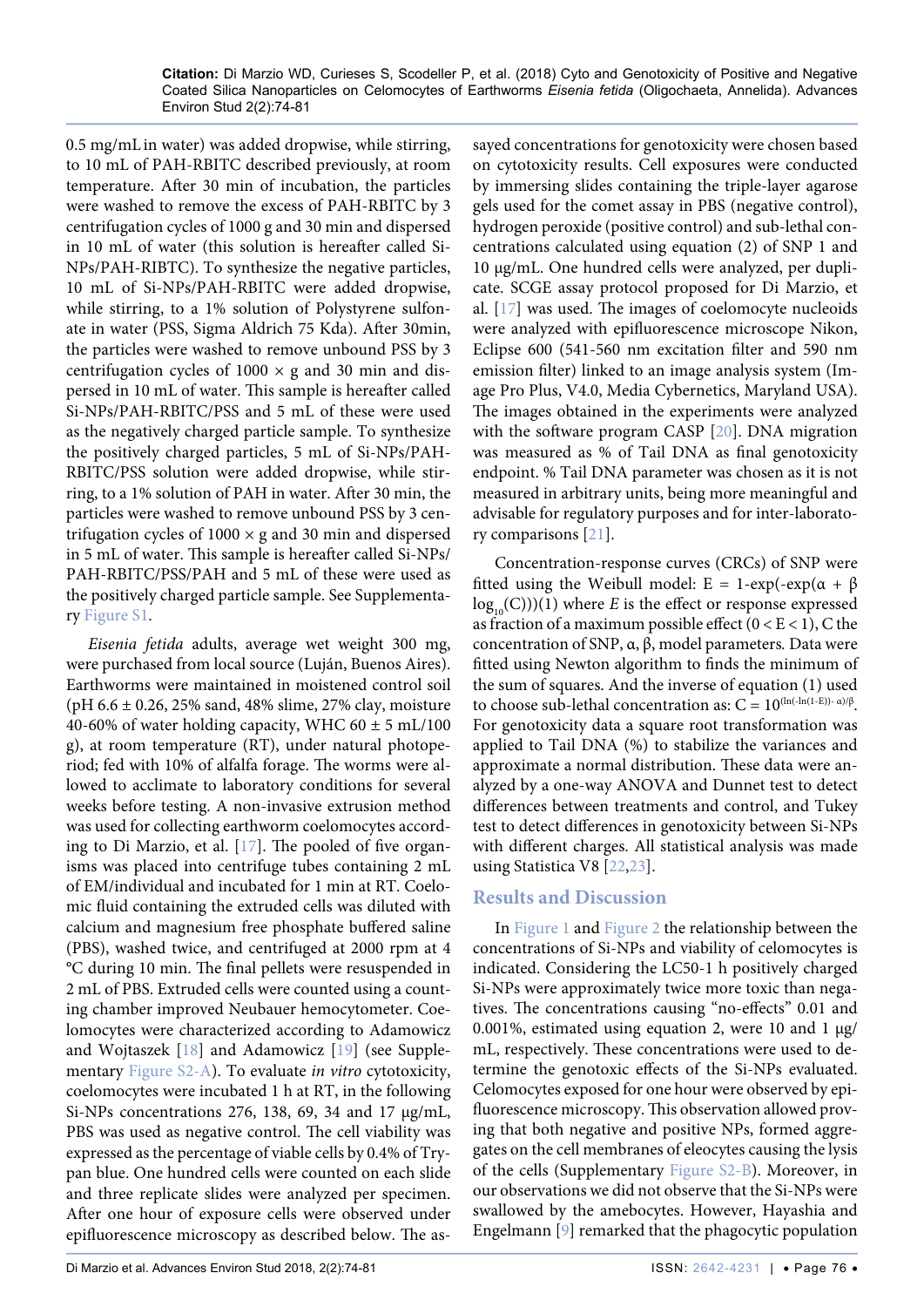**Citation:** Di Marzio WD, Curieses S, Scodeller P, et al. (2018) Cyto and Genotoxicity of Positive and Negative Coated Silica Nanoparticles on Celomocytes of Earthworms *Eisenia fetida* (Oligochaeta, Annelida). Advances Environ Stud 2(2):74-81

<span id="page-3-0"></span>

**Figure 1:** Concentration-response curve fitted for negative/positive silica nanoparticles using Weibull non-linear regression (equation 1).

<span id="page-3-1"></span>

of the coelomocytes, amoebocytes, seems a susceptible target of nanomaterials, and as result of which indirect responses by chloragocytes (elecocytes) are conceivable.

Regarding the genotoxicity on coelomocytes exposed to the Si-NPs, both types, positives and negatives were genotoxic respect to control cells. Because the % of tail DNA of these, incubated during 1 h at 1 and 10 µg Si-NPs/mL, was significantly different with respect cells exposed to PBS or negative controls. However, not significant differences ( $p > 0.05$ ) were observed when comparing % tail DNA between positive and negative Si-NPs for both assayed concentrations. Earthworm immune system consists of coelomocytes and humoral components (antimicrobial, cytolytic and pattern recognition molecules) directed towards non-self materials in a natural non-specific manner [\[24\]](#page-4-23). Cytochemical, immunological and functional approaches characterized three major subpopulations among which amoebocytes and granulocytes participate in the cellular mechanisms as phagocytosis and encapsulation; while eleocytes contribute more to homeostasis and humoral immunity [\[25-](#page-4-22)[27](#page-5-0)]. This selective cellular uptake could have different toxicological implications for celomocytes exposed to nanomaterials.

Metal-based nanomaterials that readily dissolve and liberate bioactive metal ions, Ag-NPs represent the most well-studied type of NPs [\[28\]](#page-5-1). Free Ag+ ions, the product of oxidative dissolution, itself is highly biologically active and reacts with proteins and DNA of the cellular components in a similar manner as reactive oxygen species (ROS) [\[9](#page-4-10)]. Hayashi, et al. [\[29](#page-5-2)] and Curieses, et al. [\[30](#page-5-3)] observed, at the molecular level, a cascade of stress responses initiating from oxidative stress genes to immune genes downstream following short-term exposure to Ag-NPs in coelomocytes. The proposal of these authors about the mode of action of the NP on the amebocytes, is that once incorporated into the cytoplasm triggers the liberated metal causing oxidative stress. Similarly, the Si-NPs aggregate on the cell membrane of eleocytes could facilitate entry of silica and this indirectly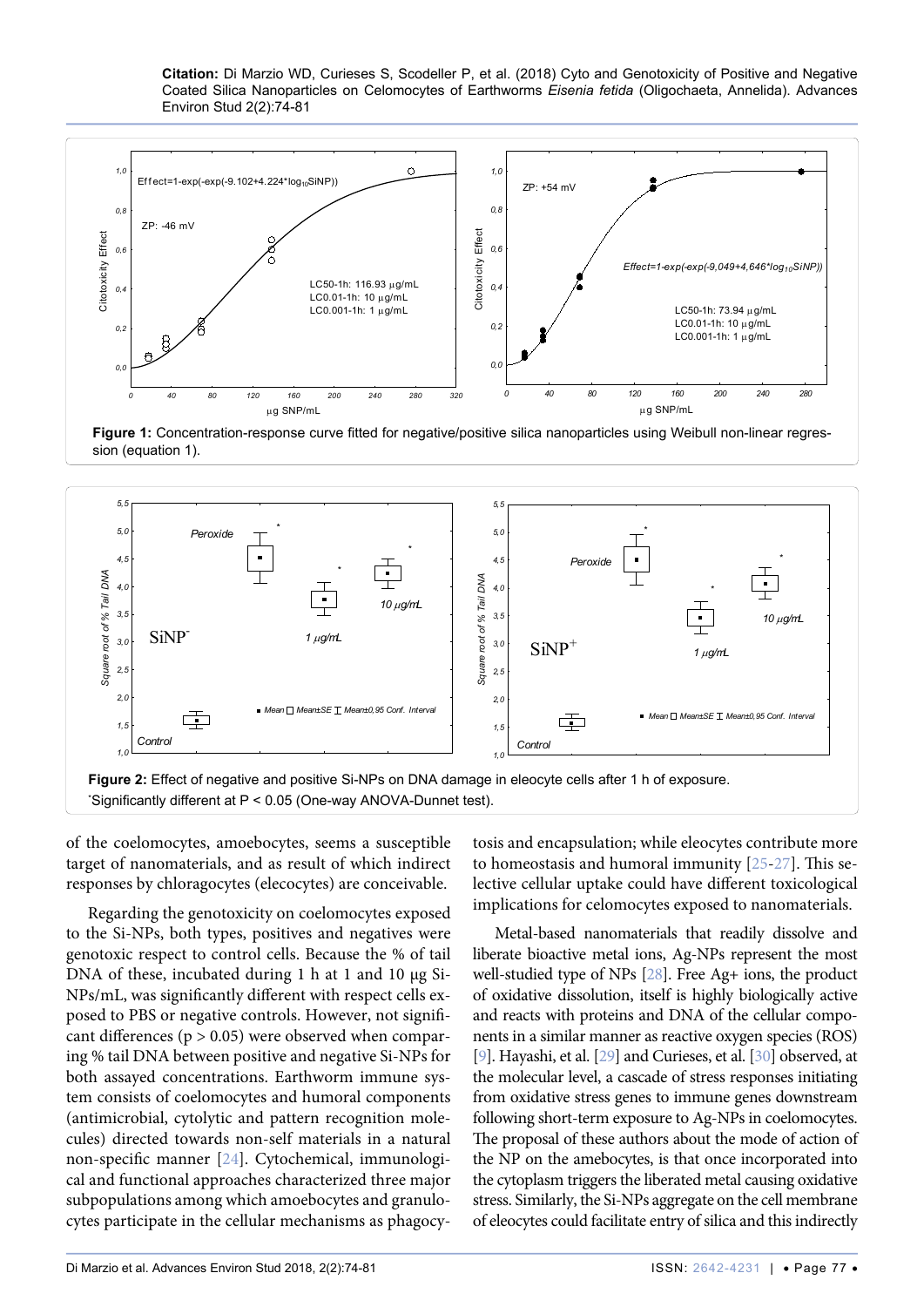damage DNA through the generation of ROS [[9\]](#page-4-10). In this study we observed Si-NPs aggregates on the membranes of these cells and found that they cause DNA damage. ENs are incorporated into a growing variety of products ranging from common household items to novel medical technologies. Life cycle release studies have identified wastewater treatment facilities (WWTPs) as a significant exposure pathway to aquatic and terrestrial ecosystem [\[31](#page-5-4)[-34](#page-5-5)]. The Si-NPs predicted concentrations in biosolids, based on life cycle release models and measurements was 5-123 mg/kg and 0.03-6.74 µg/L concentrations in effluent using market study production estimates [[35\]](#page-5-6). We could propose that the discharge of liquid effluents could exert genotoxic effects on organisms in the receiving environments. Moreover, we should evaluate *in vivo* exposure to solid wastes and their aqueous eluates, for a fully environmental risk characterization of their final disposal.

## **Conclusions**

In our study we determined the quantitative relationships between coated silica NPs concentrations and coelomocytes cytotoxicity. In this regard, positively charged Si-NPs were approximately twice more toxic than negatives. Also we evaluated genotoxicity of sub-lethal concentrations for these NPs. Positive and negative Si-Nps were similarly genotoxicity even at the lower exposure concentration of 1 µg/mL. We observed that silica nanoparticles were aggregated on the cellular membrane of eleocytes.

# **Declaration of Interest**

The authors declare no conflicts of interest.

### **References**

- <span id="page-4-0"></span>1. [http://ec.europa.eu/research/industrial\\_technologies/safe](http://ec.europa.eu/research/industrial_technologies/safety-of-health-and-environment_en.html)[ty-of-health-and-environment\\_en.html](http://ec.europa.eu/research/industrial_technologies/safety-of-health-and-environment_en.html)
- <span id="page-4-4"></span>2. [Colvin VL \(2003\) The potential environmental impact of en](https://www.ncbi.nlm.nih.gov/pubmed/14520401)[gineered nanomaterials. Nat Biotechnol 21: 1166-1170.](https://www.ncbi.nlm.nih.gov/pubmed/14520401)
- 3. [Oberdorster G, Oberdorster E, Oberdorster J \(2005\) Nano](https://www.ncbi.nlm.nih.gov/pubmed/16002369)[toxicology: An emerging discipline evolving from studies of](https://www.ncbi.nlm.nih.gov/pubmed/16002369)  [ultrafine particles. Environ Health Perspect 113: 823-839.](https://www.ncbi.nlm.nih.gov/pubmed/16002369)
- <span id="page-4-5"></span>4. [Hardman RA \(2006\) Toxicologic review of quantum dots:](https://www.ncbi.nlm.nih.gov/pmc/articles/PMC1367826/)  [Toxicity depends on physicochemical and environmental](https://www.ncbi.nlm.nih.gov/pmc/articles/PMC1367826/)  [factors. Environ Health Perspect 114: 165-172.](https://www.ncbi.nlm.nih.gov/pmc/articles/PMC1367826/)
- <span id="page-4-6"></span>5. [Donaldson K, Aitken R, Tran L, et al. \(2006\) Carbon nano](https://www.ncbi.nlm.nih.gov/pubmed/16484287)[tubes: A review of their properties in relation to pulmonary](https://www.ncbi.nlm.nih.gov/pubmed/16484287)  [toxicology and workplace safety. Toxicol Sci 92: 5-22.](https://www.ncbi.nlm.nih.gov/pubmed/16484287)
- <span id="page-4-7"></span>6. [Nel A, Xia T, Madler L, et al. \(2006\) Toxic potential of mate](https://www.ncbi.nlm.nih.gov/pubmed/16456071)[rials at the nanolevel. Science 311: 622-627.](https://www.ncbi.nlm.nih.gov/pubmed/16456071)
- <span id="page-4-8"></span>7. [Wang L, Zhao W, Tan W \(2008\) Bioconjugated silica](https://link.springer.com/article/10.1007/s12274-008-8018-3)  [nanoparticles: Development and applications. Nano Re](https://link.springer.com/article/10.1007/s12274-008-8018-3)[search 1: 99-115.](https://link.springer.com/article/10.1007/s12274-008-8018-3)
- <span id="page-4-9"></span>8. [Jin Y, Kannan S, Wu M, et al. \(2015\) Toxicity of lumines](https://www.ncbi.nlm.nih.gov/pubmed/17630705)[cent silica nanoparticles to living cells. Chem Res Toxicol](https://www.ncbi.nlm.nih.gov/pubmed/17630705)  [20: 1126-1133.](https://www.ncbi.nlm.nih.gov/pubmed/17630705)
- <span id="page-4-10"></span>9. [Hayashi Y, Engelmann P \(2013\) Earthworm's immunity in](https://hungary.pure.elsevier.com/hu/publications/earthworms-immunity-in-the-nanomaterial-world-new-room-future-cha)  [the nanomaterial world: New room, future challenges. In](https://hungary.pure.elsevier.com/hu/publications/earthworms-immunity-in-the-nanomaterial-world-new-room-future-cha)[vertebrate Survival J 10: 69-76.](https://hungary.pure.elsevier.com/hu/publications/earthworms-immunity-in-the-nanomaterial-world-new-room-future-cha)
- <span id="page-4-11"></span>10. [Choi H, Kim Y, Song M, et al. \(2011\) Genotoxicity of na](https://link.springer.com/article/10.1007/s13530-011-0072-7)[no-silica in mammalian cell lines. Toxicol Environ Health](https://link.springer.com/article/10.1007/s13530-011-0072-7)  [Sci 3: 7-13.](https://link.springer.com/article/10.1007/s13530-011-0072-7)
- <span id="page-4-12"></span>11. [Park YH, Bae HC, Jang Y, et al. \(2013\) Effect of the size](https://link.springer.com/article/10.1007/s13273-013-0010-7)  [and surface charge of silica nanoparticles on cutaneous](https://link.springer.com/article/10.1007/s13273-013-0010-7)  [toxicity. Molec Cell Toxicol 9: 67-74.](https://link.springer.com/article/10.1007/s13273-013-0010-7)
- <span id="page-4-13"></span>12. [Van der Ploeg MJC, Handy RD, Heckmann LH, et al. \(2013\)](https://www.ncbi.nlm.nih.gov/pubmed/22394349)  [C60 exposure induced tissue damage and gene expression](https://www.ncbi.nlm.nih.gov/pubmed/22394349)  [alterations in the earthworm Lumbricus rubellus. Nanotoxi](https://www.ncbi.nlm.nih.gov/pubmed/22394349)[cology 7: 432-440.](https://www.ncbi.nlm.nih.gov/pubmed/22394349)
- <span id="page-4-14"></span>13. [Van der Ploegab MJC, Van den Bergb JHJ, Bhattacharjee](https://www.tandfonline.com/doi/abs/10.3109/17435390.2012.744857)[bc S, et al. \(2014\) In vitro nanoparticle toxicity to rat alveo](https://www.tandfonline.com/doi/abs/10.3109/17435390.2012.744857)[lar cells and coelomocytes from the earthworm Lumbricus](https://www.tandfonline.com/doi/abs/10.3109/17435390.2012.744857)  [rubellus. Nanotoxicology 8: 28-37.](https://www.tandfonline.com/doi/abs/10.3109/17435390.2012.744857)
- <span id="page-4-1"></span>14. [Murugadoss S, Lison D, Godderis L, et al. \(2017\) Toxicol](https://www.ncbi.nlm.nih.gov/pubmed/28573455)[ogy of silica nanoparticles: An update. Arch Toxicol 91:](https://www.ncbi.nlm.nih.gov/pubmed/28573455)  [2967-3010.](https://www.ncbi.nlm.nih.gov/pubmed/28573455)
- <span id="page-4-2"></span>15. [Stöber W, Fink A, Bohn E \(1968\) Controlled growth of mon](https://www.sciencedirect.com/science/article/pii/0021979768902725)[odisperse silica spheres in the micron size range. J Colloid](https://www.sciencedirect.com/science/article/pii/0021979768902725)  [Interface Sci 26: 62-69.](https://www.sciencedirect.com/science/article/pii/0021979768902725)
- <span id="page-4-3"></span>16. [Scodeller P, Catalano PN, Salguero N, et al. \(2013\) Hya](https://www.ncbi.nlm.nih.gov/pubmed/23969526)[luronan degrading silica nanoparticles for skin cancer the](https://www.ncbi.nlm.nih.gov/pubmed/23969526)[rapy. Nanoscale 5: 9690-9698.](https://www.ncbi.nlm.nih.gov/pubmed/23969526)
- <span id="page-4-15"></span>17. [Di Marzio WD, Saenz ME, Lemiere S, et al. \(2005\) Im](https://onlinelibrary.wiley.com/doi/full/10.1002/em.20153)[proved single cell gel electrophoresis assay for the earth](https://onlinelibrary.wiley.com/doi/full/10.1002/em.20153)[worm Eisenia foetida. Environmental and Molecular Muta](https://onlinelibrary.wiley.com/doi/full/10.1002/em.20153)[genesis 46: 246-252.](https://onlinelibrary.wiley.com/doi/full/10.1002/em.20153)
- <span id="page-4-20"></span>18. Adamowicz A, J Wojtaszek (2001) Morphology and phagocytotic activity of coelomocytes in Dendrobaena veneta (Lumbricidae). Zoologica Poloniae 46: 91-104.
- <span id="page-4-21"></span>19. [Adamowicz A \(2005\) Morphology and ultrastructure of the](https://www.ncbi.nlm.nih.gov/pubmed/15748739)  [earthworm Dendrobaena veneta \(Lumbricidae\) coelomo](https://www.ncbi.nlm.nih.gov/pubmed/15748739)[cytes. Tissue Cell 37: 125-133.](https://www.ncbi.nlm.nih.gov/pubmed/15748739)
- <span id="page-4-16"></span>20. [K Konca, A Lankoff, A Banasik, et al. \(2003\) A cross plat](https://www.ncbi.nlm.nih.gov/pubmed/12504751)[form public domain PC image analysis program for the](https://www.ncbi.nlm.nih.gov/pubmed/12504751)  [comet assay. Mutation Research 534: 15-20.](https://www.ncbi.nlm.nih.gov/pubmed/12504751)
- <span id="page-4-17"></span>21. [Kumaravel TS, Jha AN \(2006\) Reliable Comet assay mea](https://www.ncbi.nlm.nih.gov/pubmed/16621680)[surements for detecting DNA damage induced by ionising](https://www.ncbi.nlm.nih.gov/pubmed/16621680)  [radiation and chemicals. Mutat Res 605: 7-16.](https://www.ncbi.nlm.nih.gov/pubmed/16621680)
- <span id="page-4-18"></span>22. Zar JH (2010) Biostatistical Analysis. Pearson Publisher and Distributor, Boston, USA.
- <span id="page-4-19"></span>23. Sparks T (2000) Statistics in Ecotoxicology. John Wiley & Sons Publisher and Distributor, New York, USA
- <span id="page-4-23"></span>24. [Cooper EL, Kauschke E, Cossarizza A \(2002\) Digging for](https://www.ncbi.nlm.nih.gov/pubmed/11948618)  [innate immunity since Darwin and Metchnikoff. BioEssays](https://www.ncbi.nlm.nih.gov/pubmed/11948618)  [24: 319-333.](https://www.ncbi.nlm.nih.gov/pubmed/11948618)
- <span id="page-4-22"></span>25. [Engelmann P, Molnar L, Palinkas L, et al. \(2004\) Earth](https://www.ncbi.nlm.nih.gov/pubmed/15138884)[worm leukocyte populations specifically harbor lysosomal](https://www.ncbi.nlm.nih.gov/pubmed/15138884)  [enzymes that may respond to bacterial challenge. Cell Tis](https://www.ncbi.nlm.nih.gov/pubmed/15138884)[sue Res 316: 391-401.](https://www.ncbi.nlm.nih.gov/pubmed/15138884)
- 26. [Engelmann P, Palinkas L, Cooper EL, et al. \(2005\) Mono](https://www.ncbi.nlm.nih.gov/pubmed/15784291)[clonal antibodies identify four distinct annelid leukocyte](https://www.ncbi.nlm.nih.gov/pubmed/15784291)  [markers. Dev Comp Immunol 29: 599-614.](https://www.ncbi.nlm.nih.gov/pubmed/15784291)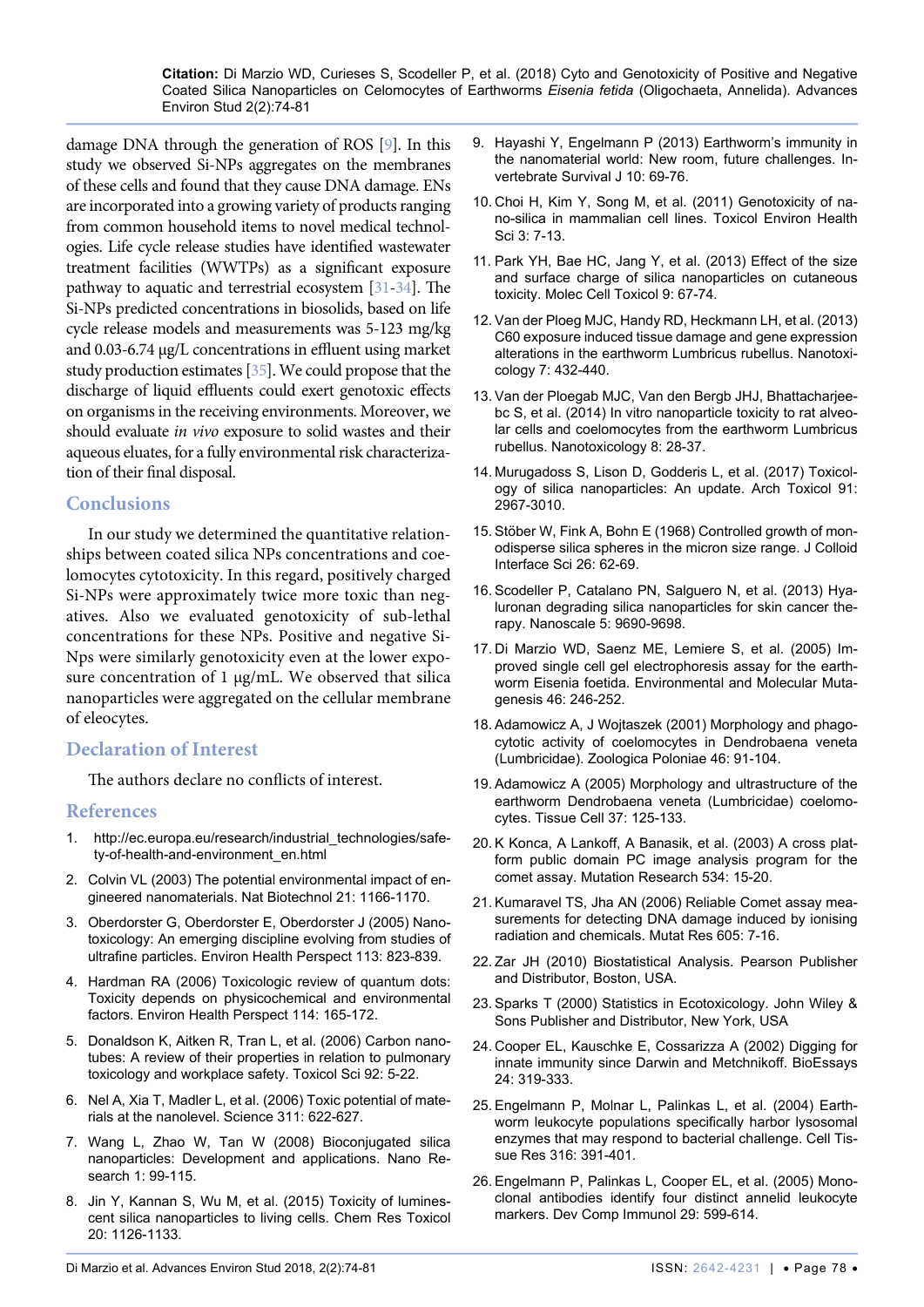- <span id="page-5-0"></span>27. [Opper B, Nemeth P, Engelmann P \(2010\) Calcium is re](https://www.ncbi.nlm.nih.gov/pubmed/20439116)[quired for coelomocyte activation in earthworms. Mol Im](https://www.ncbi.nlm.nih.gov/pubmed/20439116)[munol 47: 2047-2056.](https://www.ncbi.nlm.nih.gov/pubmed/20439116)
- <span id="page-5-1"></span>28. [Liu J, Sonshine DA, Shervani S, et al. \(2010\) Controlled re](https://www.ncbi.nlm.nih.gov/pubmed/20968290)[lease of biologically active silver from nanosilver surfaces.](https://www.ncbi.nlm.nih.gov/pubmed/20968290)  [ACS Nano 4: 6903-6913.](https://www.ncbi.nlm.nih.gov/pubmed/20968290)
- <span id="page-5-2"></span>29. [Hayashi Y, Engelmann P, Foldbjerg R, et al. \(2012\) Earth](https://www.ncbi.nlm.nih.gov/pubmed/22432789)[worms and humans in vitro: Characterizing evolutionarily](https://www.ncbi.nlm.nih.gov/pubmed/22432789)  [conserved stress and immune responses to silver nanopar](https://www.ncbi.nlm.nih.gov/pubmed/22432789)[ticles. Environ Sci Technol 46: 4166-4173.](https://www.ncbi.nlm.nih.gov/pubmed/22432789)
- <span id="page-5-3"></span>30. [Curieses SP, Garcia-Velasco N, Urionabarrenetxea E, et](https://www.ncbi.nlm.nih.gov/pubmed/28314142)  [al. \(2017\) Responses to silver nanoparticles and silver ni](https://www.ncbi.nlm.nih.gov/pubmed/28314142)[trate in a battery of biomarkers measured in coelomocytes](https://www.ncbi.nlm.nih.gov/pubmed/28314142)  [and in target tissues of Eisenia fetida earthworms. Ecotoxi](https://www.ncbi.nlm.nih.gov/pubmed/28314142)[col Environ Saf 141: 57-63.](https://www.ncbi.nlm.nih.gov/pubmed/28314142)
- <span id="page-5-4"></span>31. [Hansen SF, Michelson ES, Kamper A, et al. \(2008\) Catego](https://www.ncbi.nlm.nih.gov/pubmed/18454314)[rization framework to aid exposure assessment of nanoma](https://www.ncbi.nlm.nih.gov/pubmed/18454314)[terials in consumer products. Ecotoxicology 17: 438-447.](https://www.ncbi.nlm.nih.gov/pubmed/18454314)
- 32. [Gottschalk F, Nowack B \(2011\) The release of engineered](https://www.ncbi.nlm.nih.gov/pubmed/21387066)  [nanomaterials to the environment. J Environ Monit 13:](https://www.ncbi.nlm.nih.gov/pubmed/21387066)  [1145-1155.](https://www.ncbi.nlm.nih.gov/pubmed/21387066)
- 33. [Gottschalk F, Sonderer T, Scholz R, et al. \(2010\) Possi](https://www.ncbi.nlm.nih.gov/pubmed/20821538)[bilities and limitations of modeling environmental exposure](https://www.ncbi.nlm.nih.gov/pubmed/20821538)  [to engineered nanomaterials by probabilistic material flow](https://www.ncbi.nlm.nih.gov/pubmed/20821538)  [analysis. Environ Toxicol Chem 29: 1036-1048.](https://www.ncbi.nlm.nih.gov/pubmed/20821538)
- <span id="page-5-5"></span>34. [Gottschalk F, Sun T, Nowack B \(2013\) Environmental con](https://www.ncbi.nlm.nih.gov/pubmed/23856352)[centrations of engineered nanomaterials: Review of mod](https://www.ncbi.nlm.nih.gov/pubmed/23856352)[eling and analytical studies. Environ Pollut 181: 287-300.](https://www.ncbi.nlm.nih.gov/pubmed/23856352)
- <span id="page-5-6"></span>35. [Lazareva A, Keller A \(2014\) Estimating potential life cycle](https://pubs.acs.org/doi/abs/10.1021/sc500121w)  [releases of engineered nanomaterials from wastewater treat](https://pubs.acs.org/doi/abs/10.1021/sc500121w)[ment plants. ACS Sustainable Chem Eng 2: 1656-1665.](https://pubs.acs.org/doi/abs/10.1021/sc500121w)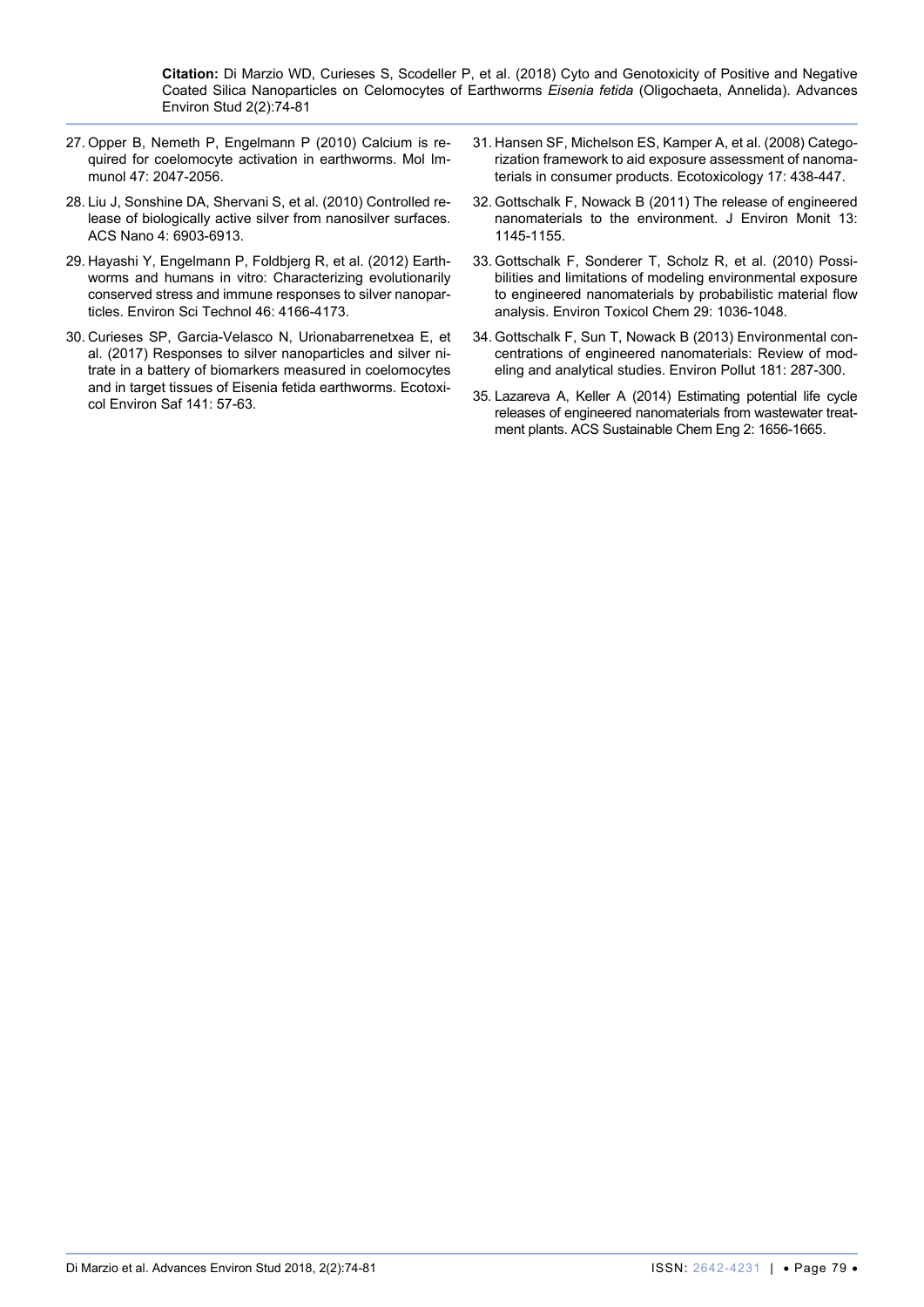<span id="page-6-0"></span>

electron microscopy of SiNP; (a) Scanning electron microscopy of SiNP deposited on a silicon wafer; (b) UV-Vis absorption spectrum in water of SiNP; (c) EDS elemental analysis of SiNP showing the presence of Silicon (red arrow); (d) Dynamic light scattering characterization for the different particles prepared from SiNP using layer-by-layer: SiNP/PAH-RIBTC, SiNP/PAH-RIBTC/PSS, and SiNP/PAH-RIBTC/PSS/; (e) The hydrodynamic diameter for these core-shell silica nanoparticles is plotted in panel; (f) (top graph) together with the respective Zeta potentials (bottom graph).



**Supplementary Figure S2-A:** Coelomocytes from *Eisenia fetida* (e) eleocytes; (a) amebocytes; (g) granulocytes.

<span id="page-6-1"></span>Ī